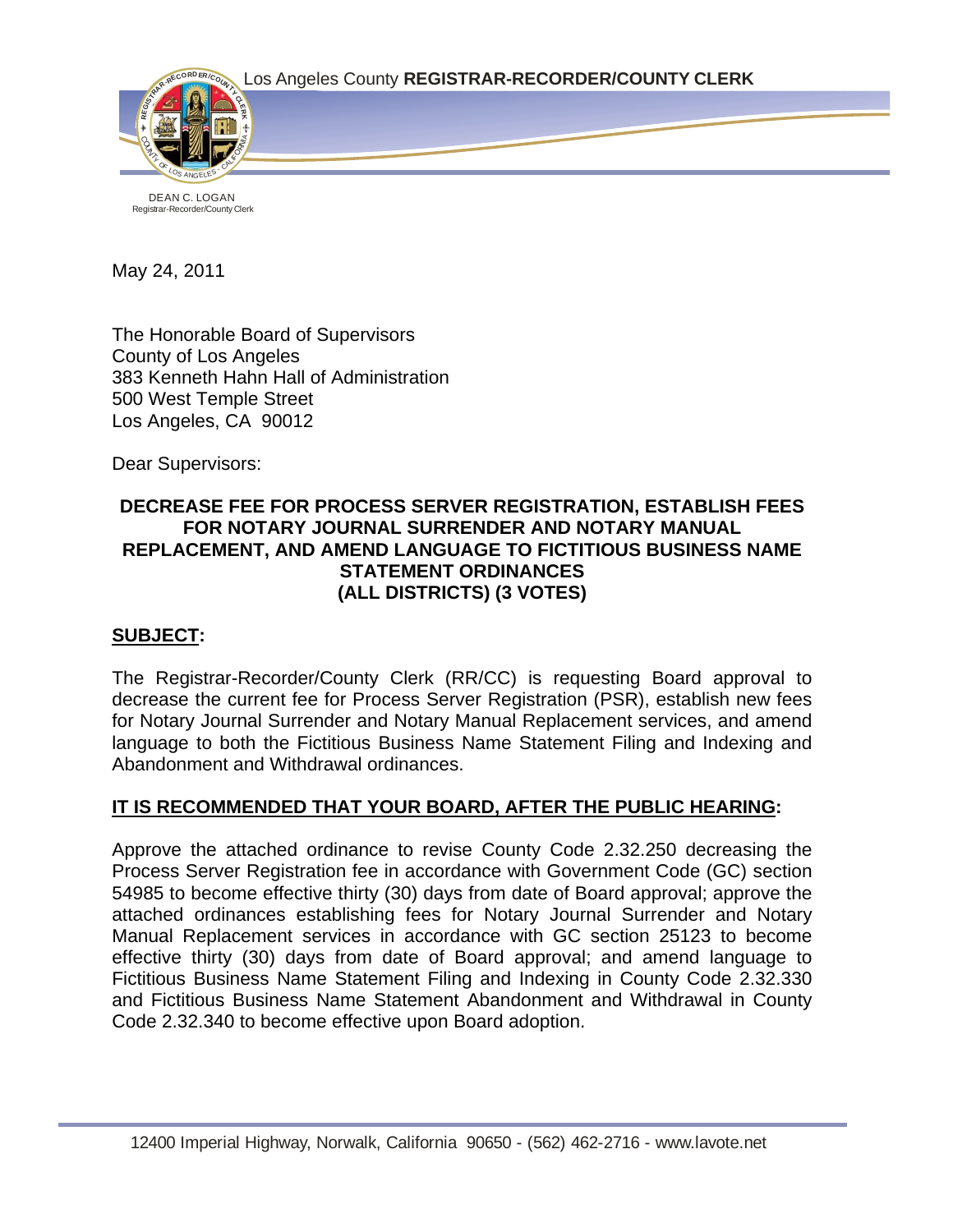The Honorable Board of Supervisors May 24, 2011 Page 2 of 7

#### **PURPOSE/JUSTIFICATION OF RECOMMENDED ACTION**:

The RR/CC provides a variety of services related to elections, recorder and county clerk operations. It is a common practice of the RR/CC to periodically re-examine fees and to propose establishment of new fees to ensure the Department receives full cost recovery for administering services, as permitted by applicable law. The fee studies in support of the above-referenced recommendations consisted of research, interviews, and work observations of technical and support staff performing their duties to provide these services to the public. The studies included applicable costs such as salaries, employee benefits, supplies, equipment and overhead. The fee studies have been reviewed and approved by the Department of Auditor-Controller.

#### **1. Process Server Registration fee**

 County Code 2.32.250 authorizes the county clerk to charge and collect a fee for the registration of a process server and states:

"County Code 2.32.250 Process Server Registration (PSR)

The registrar-recorder/county clerk shall charge a fee of \$232.00 for each process server registration. (Ord. 98-0062 § 12, 1998.)"

Business and Professions Code 22352 authorizes the fee for process server registration.

 The Department recently initiated a fee re-evaluation which consisted of interviews and work observation of staff performing their duties for this service. The study concluded that the current \$232.00 fee is no longer an accurate representation of the County's current costs due to the elimination of the Department of Justice fingerprint process and other adjustments based on the fee evaluation conducted to ascertain cost recovery.

 The RR/CC fee evaluation concluded that the new fee of \$155 would provide the Department with full cost recovery to provide Process Server Registration services; therefore, the RR/CC recommends that the appropriate fee should be established as \$155. The new Process Server registration fee of \$155 plus applicable recording and filing fees prescribed by law, results in an average fee of \$180, a reduction of \$52. Attached is the revised County Code 2.32.250 ordinance approved by County Counsel, with amended language reflected in *italics*.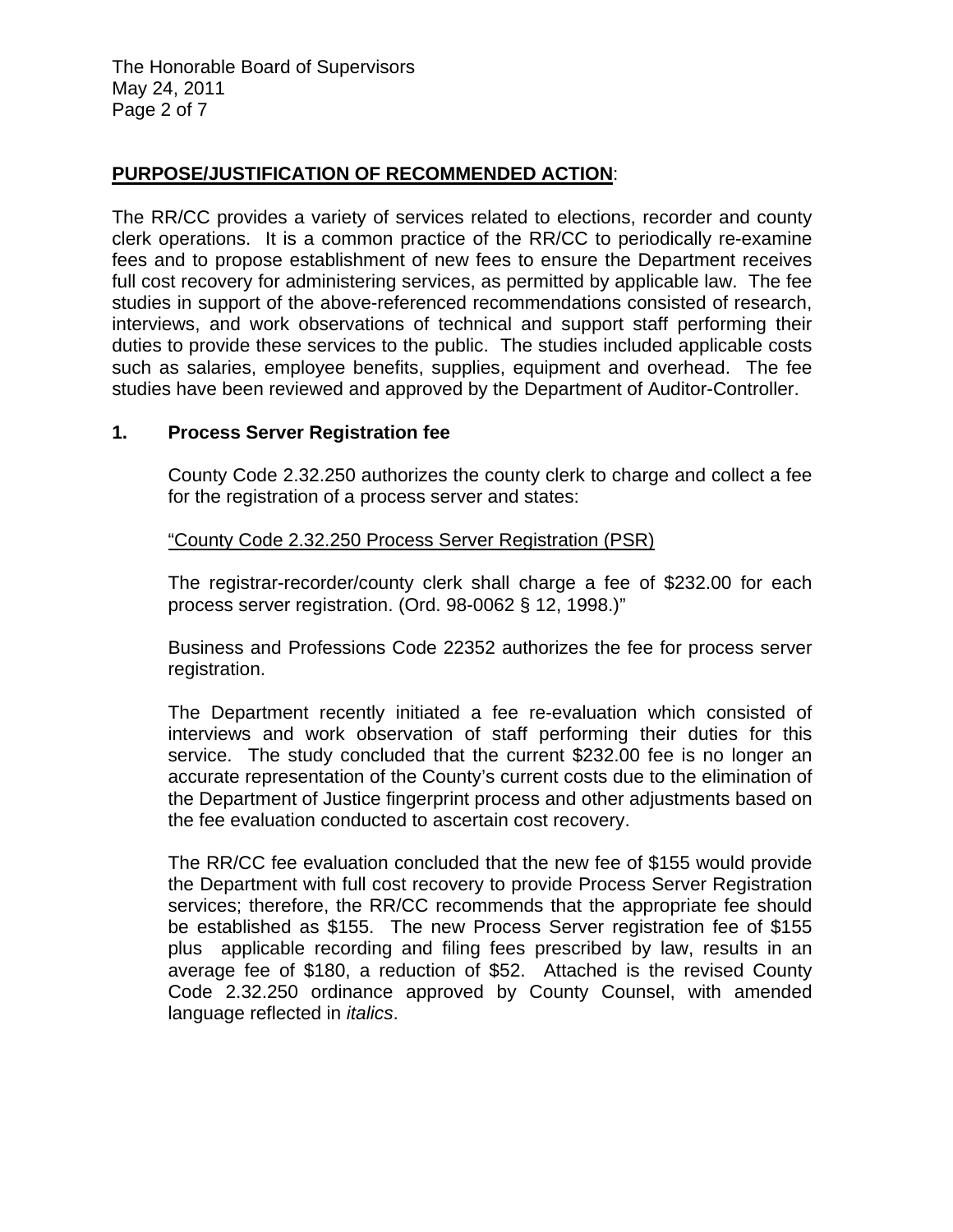The Honorable Board of Supervisors May 24, 2011 Page 3 of 7

#### "County Code 2.32.250 Process Server Registration (PSR)

The registrar-recorder/county clerk shall charge a fee of *\$155.00* for each process server registration *plus applicable recording and filing fees as prescribed by law*. (Ord. 98-0062 § 12, 1998.)"

#### **2. Notary Journal Surrender Fee**

 In accordance with Government Code section 8209, when a notary public does not seek re-appointment 30-days after the expiration date of the notary's commission, all notarial records must be delivered to the county clerk. Once surrendered, the notarial records and papers are logged in by Departmental employees and proper documentation is completed in accordance with applicable law. Copies are made for staff records as well as the notary who surrendered the journal(s) before the material is packed and archived for a period of ten (10) years.

 Government Code 26850 authorizes the county clerk to charge a fee for filing and indexing all papers for which a specific charge is not elsewhere provided.

The Departmental fee evaluation concluded that a Notary Journal Surrender Fee of \$10, which is entirely retained by the RR/CC, reflects full cost recovery for this service; therefore, the RR/CC recommends that the appropriate fee should be established as \$10.

The Department is requesting to establish the attached *County Code 2.32.202 Notary Journal Surrender Fee,* to read as follows:

## "County Code 2.32.202 Notary Journal Surrender Fee

The registrar-recorder/county clerk shall charge a fee of \$10.00 for processing surrendered notary journals."

#### **3. Notary Manual Replacement Fee**

 RR/CC offers a course of instruction for notaries who wish to become authorized to issue confidential marriage licenses under the auspices of the RR/CC. This course includes a manual that contains pertinent information such as departmental and general county information, marriage license information, legislative references and sample forms - all necessary for every notary public registered within the County. In the event a notary public loses their manual after the initial course of instruction, the proposed fee will be charged each time a replacement is requested.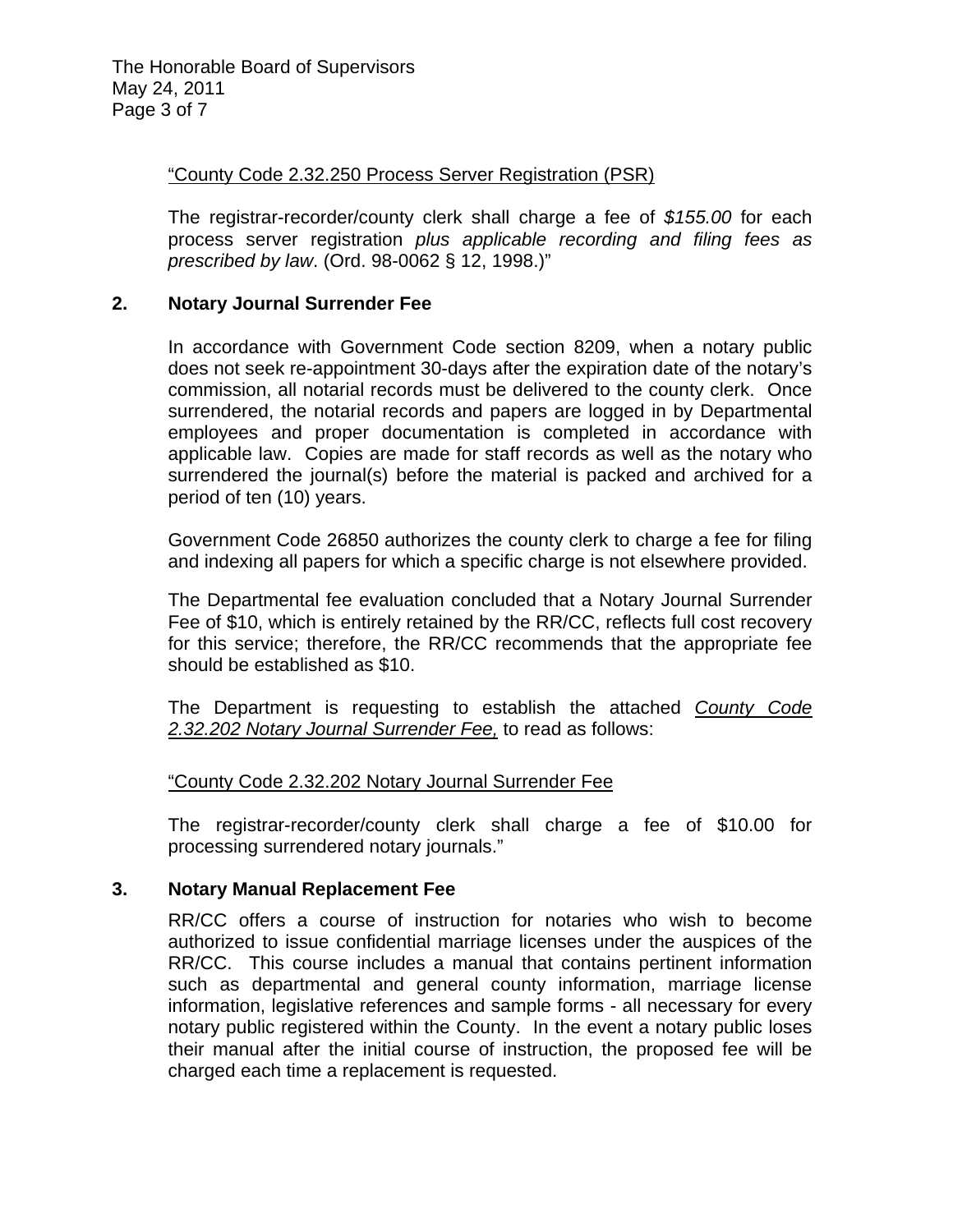The Honorable Board of Supervisors May 24, 2011 Page 4 of 7

> Government Code 26831 authorizes the county clerk to charge a reasonable fee to cover the cost of preparing copies of any record, proceeding, or paper on file in his or her office.

> The Departmental fee evaluation concluded that the Notary Manual Replacement fee of \$40, which is entirely retained by the RR/CC, is an accurate representation of costs incurred to provide the service and reflects full cost recovery. The RR/CC recommends that the appropriate fee should be established as \$40.

> The Department is requesting to establish the attached *County Code 2.32.204 Notary Manual Replacement Fee,* to read as follows:

"County Code 2.32.204 Notary Manual Replacement Fee

The registrar-recorder/county clerk shall charge a fee of \$40.00 for a replacement notary manual."

## **4. Fictitious Business Name Statement Filing and Indexing**

Currently, the RR/CC charges a fee of \$26.00 for filing and indexing a Fictitious Business Name Statement and/or Fictitious Business Name Statement Renewal for the first registrant, and a fee of \$5.00 for each additional registrant thereafter. The Department is requesting to amend the *Fictitious Business Name Statement Filing and Indexing County Code 2.32.330* to further clarify applicable customer fees for these services. Attached is the revised County Code 2.32.330 ordinance approved by County Counsel, with recommended/amended language reflected in *italics*.

## "County Code 2.32.330 Fictitious Business Name Statement Filing and Indexing Fee.

The registrar-recorder/county clerk shall charge a fee of \$26.00 for *the first business name and registrant for the* filing and indexing, *affidavit of publication, and a certified copy of each* fictitious business name statement *or refiling*, and a fee of \$5.00 for each additional *business name or* registrant thereafter."

## **5. Abandonment or Withdrawal – Fictitious Business Name**

Currently, the RR/CC charges a fee of \$26.00 for filing and indexing each statement of abandonment or statement of withdrawal from a partnership operating under a fictitious business name.

The Department is requesting to amend County Code 2.32.340 Statement of Abandonment or Withdrawal – Fictitious Business Name to include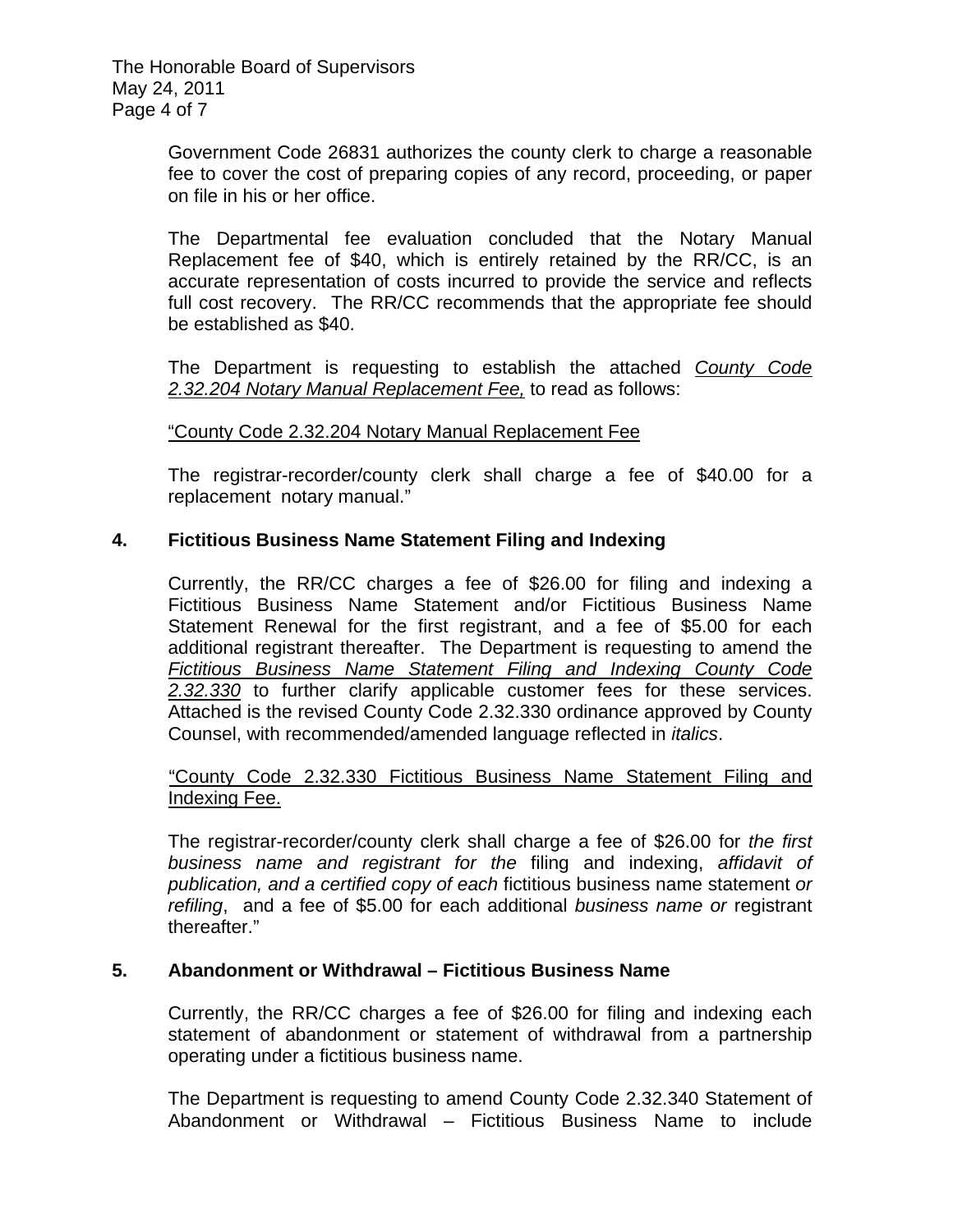The Honorable Board of Supervisors May 24, 2011 Page 5 of 7

> information found in Business & Professions (B&P) Code sections, 17926 (b) and 17929 (b) to clarify applicable customer fees for these services. Attached is the revised County Code 2.32.340 ordinance approved by County Counsel with recommended/amended language reflected in *italics and strikethrough text*.

> "County Code 2.32.340 Statement of Abandonment or Withdrawal - Fictitious Business Name

> The registrar-recorder/county clerk shall charge a fee of \$26.00 for *the* filing, indexing, *affidavit of publication, and a certified copy of each statement of* abandonment or statement of withdrawal. from a partnership operating under a fictitious business name *at the time of filing*. *The charge for a certified copy at any time apart from filing will be \$2.00.* (Ord. 2010-0035 § 2, 2010: Ord. 2004-0022 § 2, 2004.)"

## **IMPLEMENTATION OF STRATEGIC PLAN GOALS:**

**Goal No. 1: Operational Effectiveness:** Maximize the effectiveness of processes, structure and operations to support timely delivery of customer-oriented and efficient public services. Decreasing the fee for PSR will provide for full cost recovery to the Department and accurate/reasonable costs to the customer.

**Goal No. 1/Strategy 1: Fiscal Sustainability:** Promote sound, prudent and transparent short and long-range fiscal policies and practices that help ensure maintenance of critical, high-priority County public services regardless of cyclical economic conditions. The recommended actions supports Fiscal Sustainability by providing County with full cost recovery of the specific services provided.

**Goal No. 1/Strategy 2a: Service Excellence and Organizational Effectiveness:**  Streamline and improve administrative operations and processes to increase effectiveness, enhance customer service and support responsive County operations. The recommended actions allows for full County cost recovery and provides the customer with accurate and reasonable costs for services received.

## **FISCAL IMPACT/FINANCING:**

The Process Server Registration fee of \$155.00 provides for the Department's current actual cost recovery. The addition of applicable recording and filing fees as prescribed by law results in an average fee of \$180. The decrease of \$52.00 is due to elimination of the charge for the Department of Justice fingerprint process which RR/CC is no longer facilitating. There is no impact to services or corresponding revenue loss due to this change.

Approval of the fees for the Notary Journal Surrender and Notary Manual Replacement will enable the RR/CC to fully recover costs for services provided.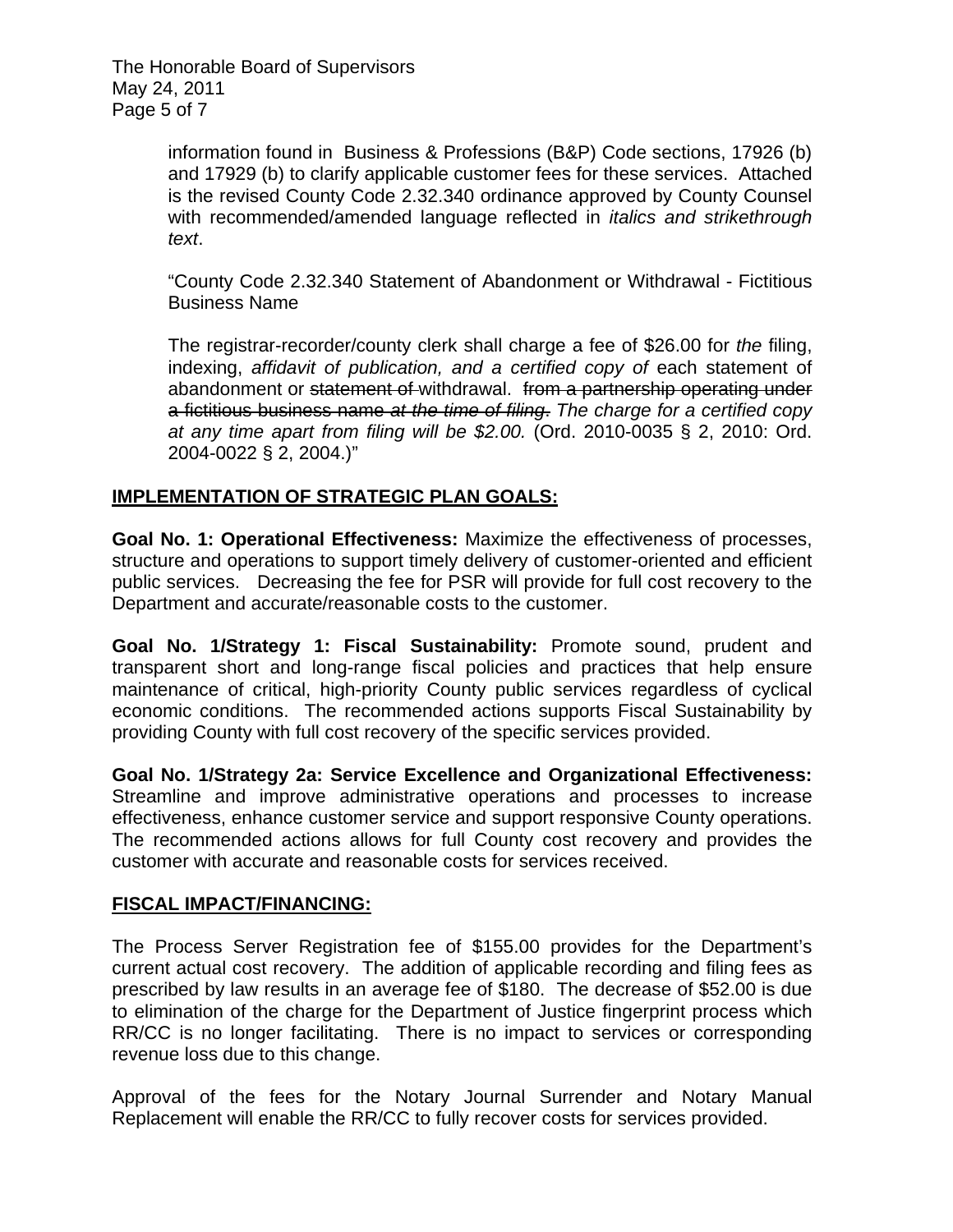The Honorable Board of Supervisors May 24, 2011 Page 6 of 7

Based on anticipated volume, the projected Departmental revenue for Fiscal Year 2011-12, is estimated as follows:

| FFF.                            | <b>REVENUE INCREASE</b> |
|---------------------------------|-------------------------|
| <b>Notary Journal Surrender</b> | \$33,000                |
| Notary Manual Replacement       | \$2,400                 |
| Γotal                           | \$35,400                |

## **ENVIRONMENTAL DOCUMENTATION**

These fees, which include a new notary journal surrender fee and notary manual replacement fee, a decrease in process server registration fee, and clarification of fictitious business name statement filing and indexing fee, fund operating expenses and/or cover the costs of providing the service, and are therefore exempt from the California Environmental Quality Act pursuant to Section 21080(b)(8) of the Public Resources Code and Section 15273(a) of the State of California Environmental Quality Act Guidelines.

## **PROPOSITION 26**

These fees cover the costs of providing the service directly to the payor, and fall under the "service or product" exception and are therefore exempt from Proposition 26 - Cal. Const. Art. XIIIC Section 1.

# **FACTS AND PROVISIONS/LEGAL REQUIREMENTS:**

The notary journal surrender fee is authorized by Government Code 26850 which allows the county clerk to charge a fee for filing and indexing all papers for which a specific charge is not elsewhere provided. The fee for notary manual replacement is authorized by Government Code 26831 which allows the county clerk to charge a reasonable fee to cover the cost of preparing copies of any record, proceedings, or paper on filed in his or her office. The fees for fictitious business name statement filing, abandonment and withdrawal are authorized by Business and Professions Code 17926 and 17929, respectively.

Government Code section 54985 authorizes the Board of Supervisors to increase or decrease the fee or charge that is otherwise authorized to be levied by another provision of law, in an amount reasonably necessary to cover the direct and indirect costs of providing any product or service or the cost of enforcing any regulation for which the fee or charge is levied. A local agency is required to hold a public hearing at which oral or written presentations can be made pursuant to GC section 66018. The Executive Office of the Board of Supervisors, in accordance with GC section 6062(a), published an official notice of the time and place of said meeting, including a general explanation of the fees to be established or revised.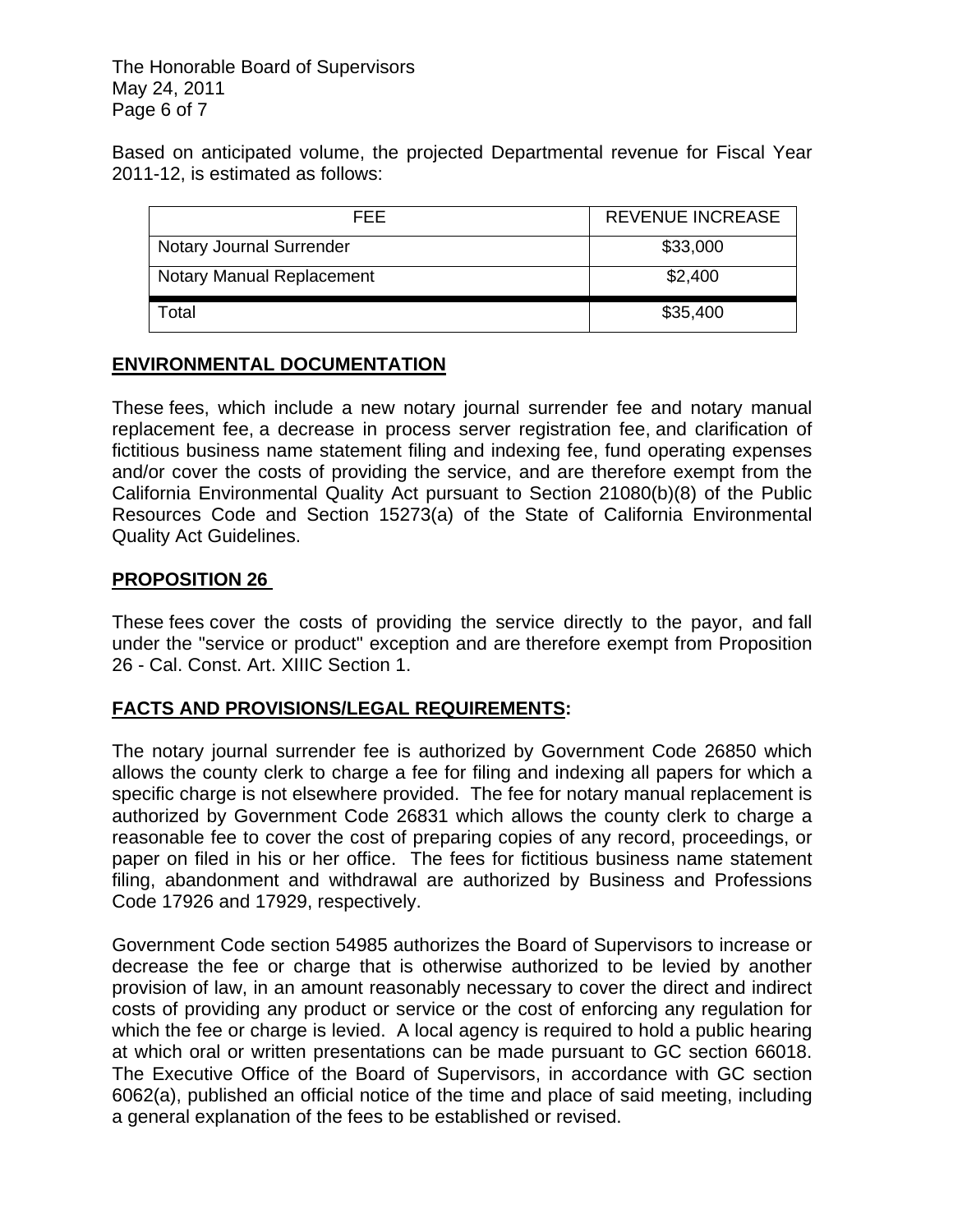The Honorable Board of Supervisors May 24, 2011 Page 7 of 7

In accordance with applicable laws, your Board is authorized to approve the attached ordinance establishing County Code 2.32.202 fees for Notary Journal Surrender and 2.32.204 fees Notary Manual Replacement to become effective 30 days from date of Board approval, in accordance with GC section 25123; amend 2.32.250 to decrease fees related to PSR to become effective 30 days from date of Board approval; and amend both 2.32.330 Fictitious Business Name Statement Filing and Indexing and 2.32.340 Abandonment and Withdrawal.

All fees have been reviewed and approved by the Department of the Auditor-Controller. Additionally, County Counsel prepared the attached ordinances that adds 2.32.202 and 2.32.204 and amend existing County Code sections 2.32.250. 2.32.330 and 2.32.340

#### **IMPACT ON CURRENT SERVICES:**

The Department does not anticipate any negative impact on current services provided based on the proposed fee adjustments.

#### **CONCLUSION**

Upon approval by your Board, the Executive Officer is requested to return one (1) adopted copy of this letter to:

> Ngozi Ume, Division Manager Department of Registrar-Recorder/County Clerk **Finance and Management Division** 12400 Imperial Highway, Room 7201 Norwalk, CA 90650

Respectfully submitted,

DeancLight

DEAN C. LOGAN Registrar-Recorder/County Clerk

NU:eb:rl:jw:co

Attachment

 $C^*$ William T Fujioka, Chief Executive Officer Executive Officer, Board of Supervisors **Auditor-Controller County Counsel**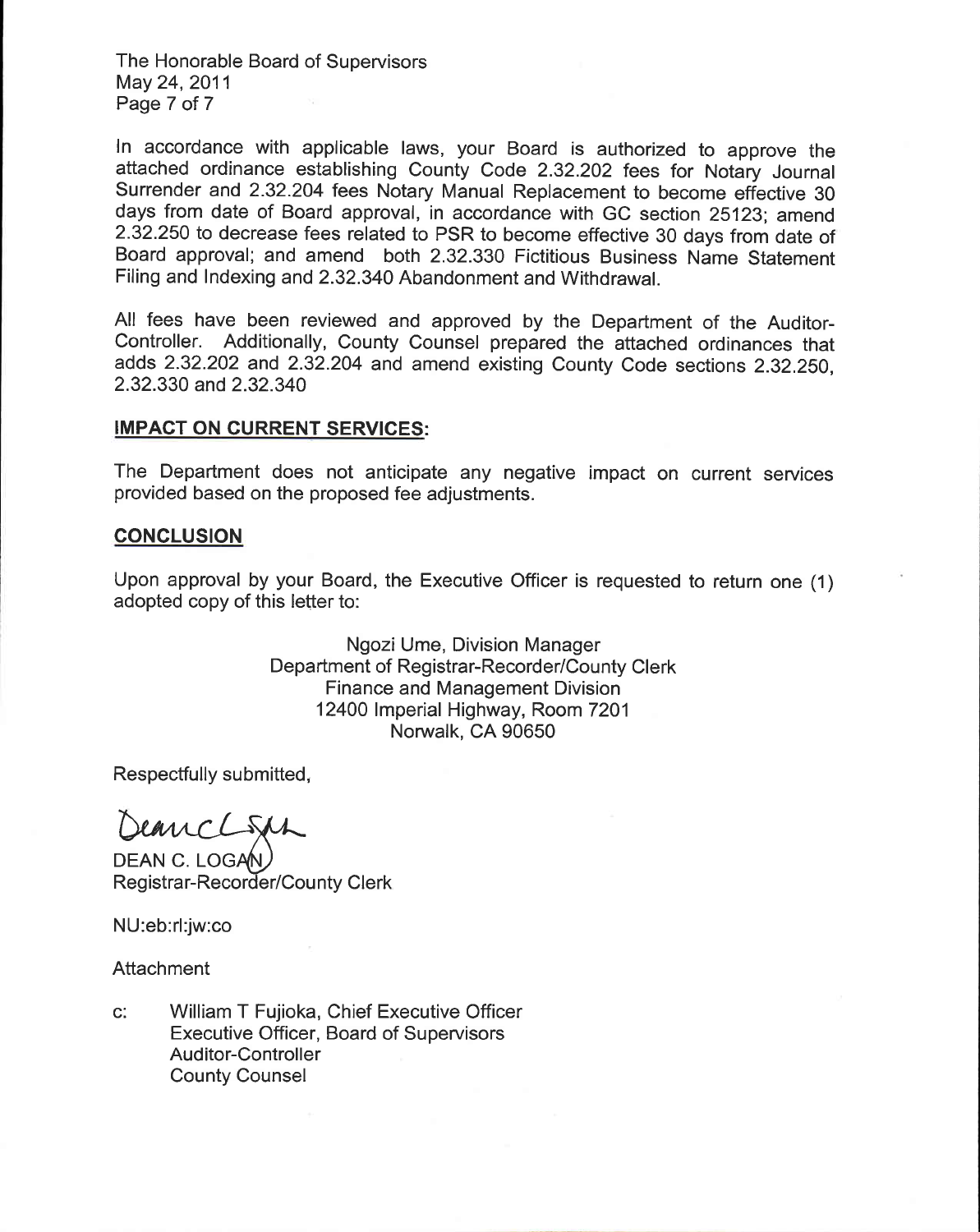ATTACHMENT

#### **ANALYSIS**

This ordinance amends Title 2 – Administration, of the Los Angeles County Code by adding sections 2.32.202 Notary journal surrender fee, 2.32.204 Notary manual replacement fee, and amends sections 2.32.250 Process server registration, 2.32.330 Fictitious business name statement filing and indexing fee and 2.32.340 Statement of abandonment or withdrawal --Fictitious business name.

The fee for Notary journal surrender fee is authorized by Government code section 26850. The fee for Notary manual replacement is authorized by Government Code section 26831. The fee for process server registration is authorized by Business and Professions Code section 22352. The fees for fictitious business name statement filing, abandonment and withdrawal are authorized by Business and Professions Code sections 17926 and 17929. Finally, Government Code section 54985 authorizes the Board of Supervisors to increase or decrease the fee or charge, that is otherwise authorized to be levied by another provision of law, in the amount reasonably necessary to recover the costs of providing any product or service or the cost of enforcing any regulation for which the fee or charge is levied.

> ANDREA SHERIDAN GROIN County Counsel

 $By$   $By$   $A$  alsect

Senior Deputy County Counsel Government Services Division

PJS:sc

Requested 02/28/11 Revised 03/29/11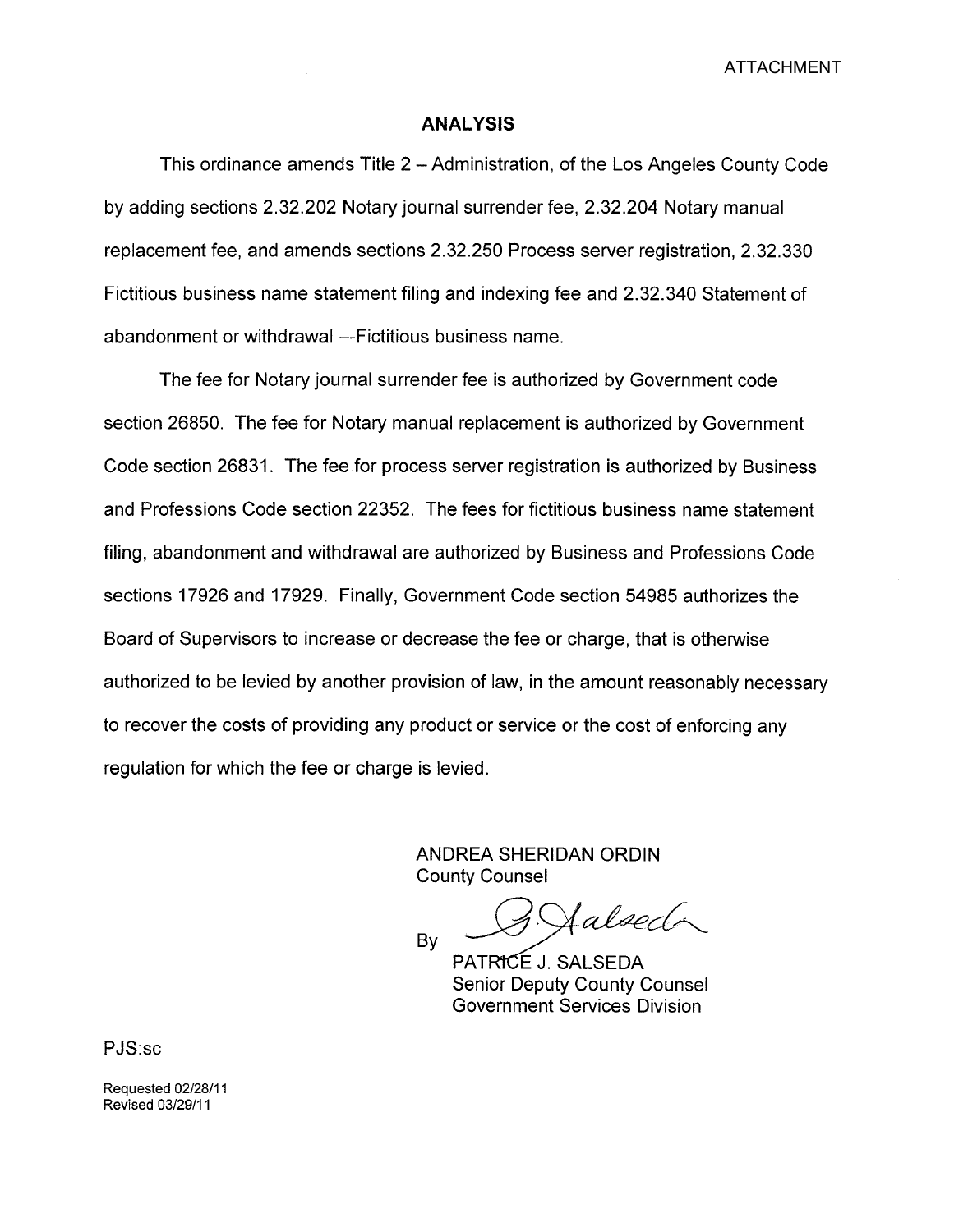## ORDINANCE NO.

An ordinance amending Title 2 - Administration of the Los Angeles County Code,

relating to notary, process server, and fictitious business name fees charged to the

public by the Registrar-Recorder/County Clerk.

The Board of Supervisors of the County of Los Angeles ordains as follows:

SECTION 1. Section 2.32.202 is hereby added to read as follows:

## 2.32.202 Notary journal surrender fee.

The Registrar-Recorder/County Clerk shall charge a fee of \$10.00 for processing surrendered notary journals.

SECTION 2. Section 2.32.204 is hereby added to read as follows:

## 2.32.204 Notary manual replacement fee.

The Registrar-Recorder/County Clerk shall charge a fee of \$40.00 for a replacement notary manuaL.

SECTION 3. Section 2.32.250 is hereby amended to read as follows:

# 2.32.250 Process server registration.

The Rfegistrar-Rfecorder/Ceounty Celerk shall charge a fee of \$232.00155.00 for each process server registration plus applicable recording and filing fees as prescribed bylaw.

SECTION 4. Section 2.32.330 is hereby amended to read as follows:

# 2.32.330 Fictitious business name statement filing and indexing fee.

The Registrar-Recorder/County Clerk shall charge a fee of \$26.00 for the first

business name and registrant for the filing and indexing, affidavit of publication, and a

certified copy of each a fictitious business name statement or refiling, and/or fictitious